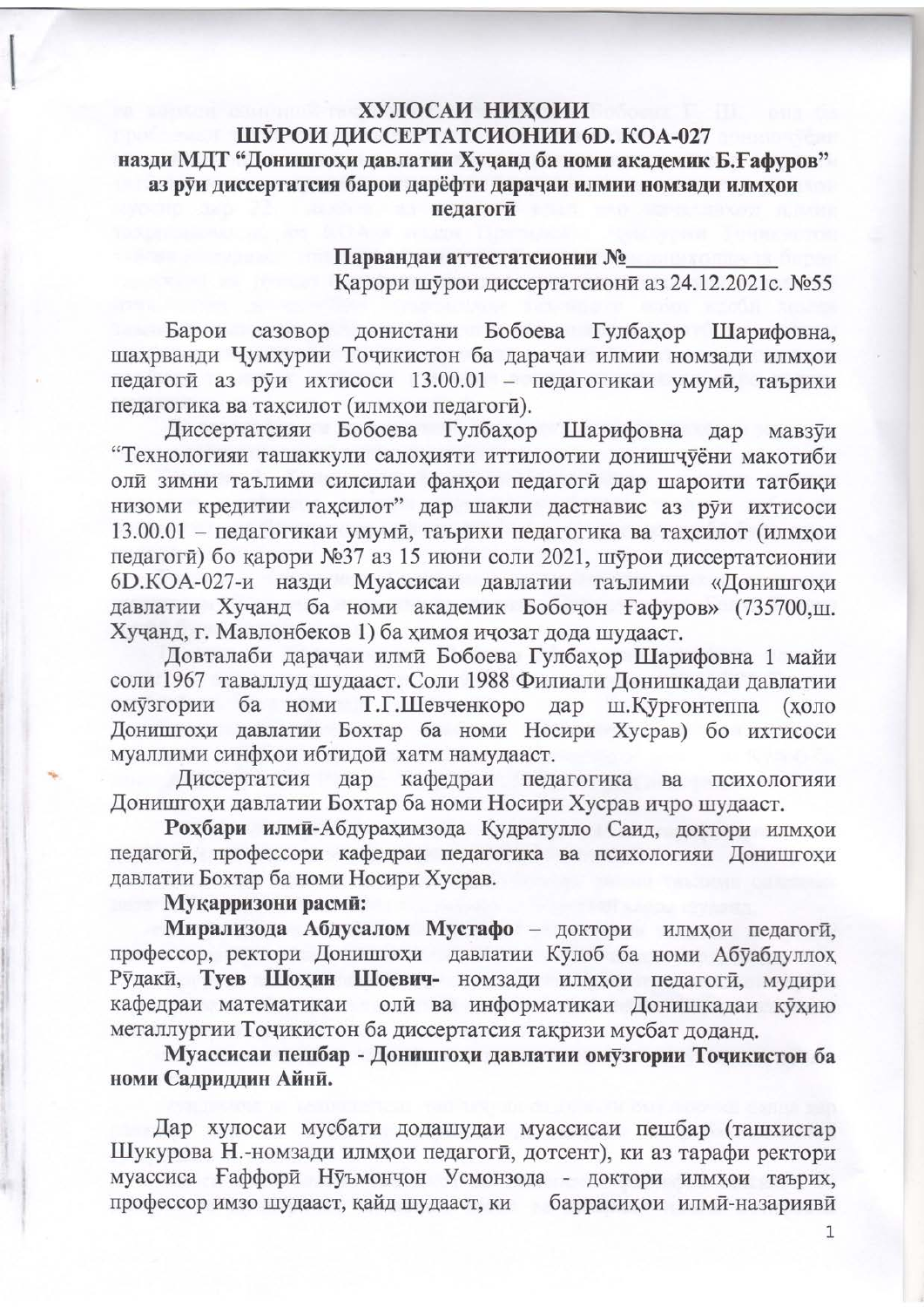ва корхои озмоиши-тачрибавии гузаронидаи Бобоева Г. Ш. оил ба проблемаи технологияи ташаккули салохияти иттилоотии донишчуёни макотиби олй зимни таълими силсилаи фанхои педагоги дар шароити татбики низоми кредитии тахсилот бо роху равиш ва тарзу усулхои муосир дар 22 мақола, аз чумла 8 адад дар мачаллахои илмии такризшаванда, ки КОА-и назди Президенти Чумхурии Точикистон тавсия намудааст, инъикос гардидааст. Тахкикоти пешниходшуда барои ташаккул ва рушди бархурди нав дар раванди ташаккули салохияти иттилоотии донишчуёни муассисахои тахсилоти олии касби зимни таълими силсилаи фанхои педагоги дар шароити татбики низоми кредитии тахсилот метавонад мусоидат намояд ва натичахои санчишу таъйиди тахкикот дурустии нуктахои асосии назариявии онро тасдик мекунад.

Ба автореферати диссертатсия такризхо аз тарафи шахсони зерин ба шурои диссертатсиони ворид шудааст:

Такризи 1. Хочиматова Гулчехра Масаидовна- доктори илмхои педагоги, профессор, мудири кафедраи методикаи таълими забон ва адабиёти руси Донишгохи миллии Точикистон. Такриз мусби буда, эрод надорад.

Такризи2. Салимзода Гулмахмад Саид-номзади илмхои педагоги. директори Коллечи энергетикии нохияи Чалолиддини Балхи. Такриз мусби буда, эрод надорад.

Такризи 3. Насриддинова Майсара Муйдиновна-номзади илмхои педагоги, сармуаллимаи кафедраи забонхои хоричии ДИС ДДТТ. Такриз мусби буда, эрод надорад.

Такризи 4. Даминова Арафамо Искандарова-номзади илмхои педагоги, директори Коллечи омузгории Донишгохи давлатии Кулоб ба номи Абуабдуллохи Рудаки. Такриз мусби буда, эрод надорад.

Шурои диссертатсиони кайд мекунад, ки аз тарафи довталаби дарачаи илми дар асоси ичро кардани тахкикоти илми:

- вижагихои ташаккули салохияти иттилооти зимни таълими силсилаи педагоги дар низоми салохиятхои умумикасби муайян карда шуданд;

-тавсифи киёсии технологияи анъанави ва кредитии тахсилот аз нуктаи назари ташаккули салохияти иттилоотии донишчуён тахлил карда шудааст;

-зарурати дар донишчуён ташаккул додани махорату малакахои кор бо сарчашмахои ахбор дар технологияи кредитии тахсилот аз чихати назарияви асоснок карда шудааст;

-нишондихандахо ва тавсифи салохияти иттилоотии омузгорони ояндатахия гардидааст;

-мундарича ва технологияи ташаккули салохияти омузгорони оянда дар раванди кор бо иттилоот коркардшуда, тачрибави-озмоиши корхои гузаронида шудааст.

Асоси методологии тахкикот ба консепсияи фалсафии тахсилот, ба назария ва мундаричаи тахсилоти касби ва назарияи илмии истифодаи

 $\overline{2}$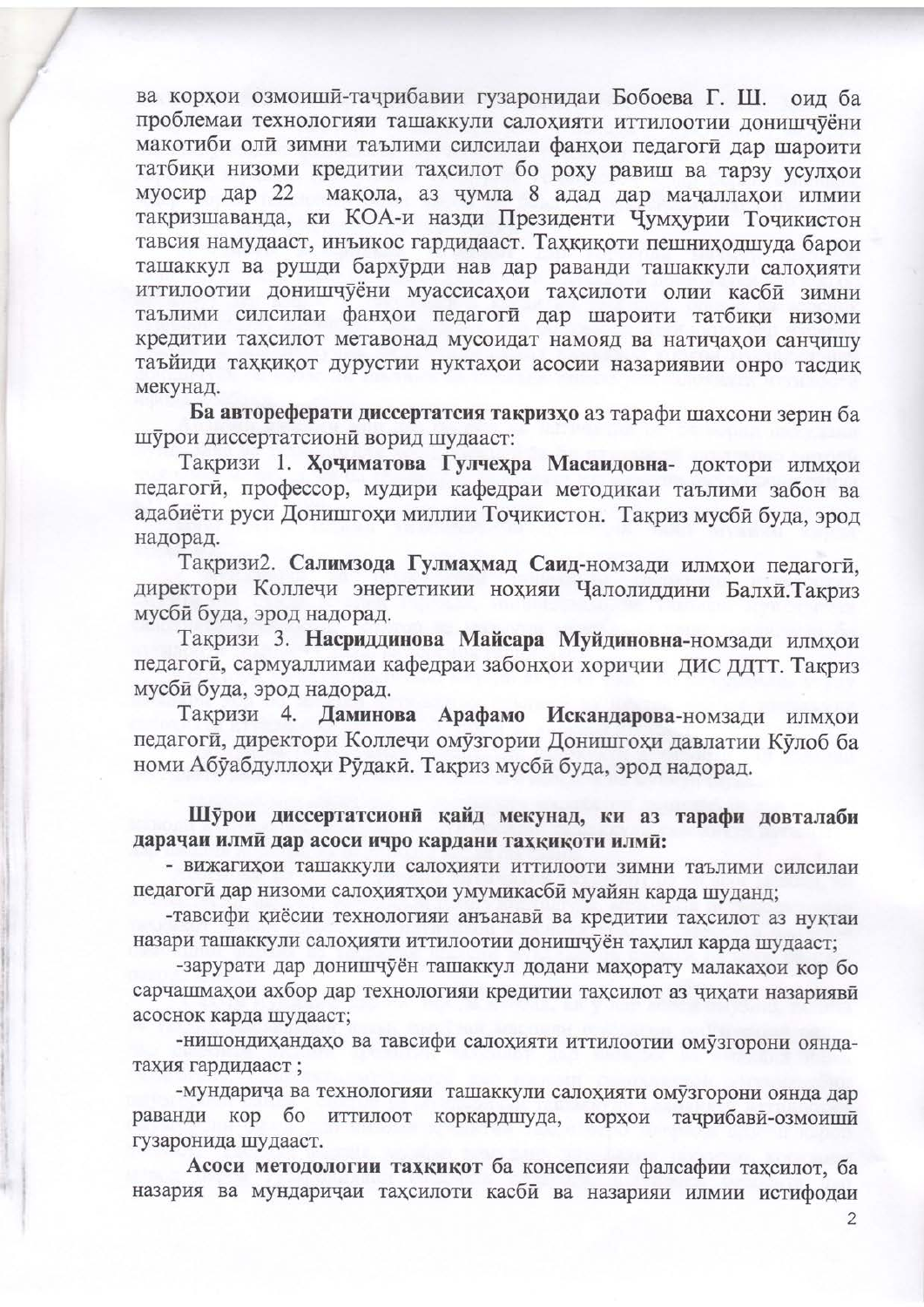технологияхои нав дар ташаккули салохияти касби такя мекунад. Хангоми нишондодхои асноди хукукию меъёрии гузаронидани тахкикот танзимкунандаи фаъолияти муассисахои тахсилоти олии касби ба инобат гирифта шуданд. (Конунхои Чумхурии Точикистон «Дар бораи маориф», «Дар бораи тахсилоти олии касби ва баъд аз муассисаи тахсилоти олии касби», «Стандарти давлатии тахсилот»).

Ахамияти назариявии тахкикот дар коркарди мачмуи шартхои ташкили мухити таълими оид ба ташаккули малакахои донишчуён дар кор бо иттилоот дар шароити технологияи кредитии тахсилот, ошкор ва асоснок кардани шаклу методхои самараноки кор бо маводи иттилооти дар чараёни таълим ва асосноккунии назариявии шаклу намудхои корхои мустакилонаи лонишчуён бо мазмуни таълими ба максади ташаккули салохияти иттилооти ифода меёбанд.

Арзиши амалии кор дар он аст, ки натичахои он ба ворид намудани мундарича ва технологияи кори донишчуён бо иттилооти таълимию методи имконият медихад, ки ба ташаккули салохияти иттилоотии омузгорони оянда мусоидат хохад кард.

Навгонихои илмии тахкикот бо нуктахои зайл муайян карда шудаанд:

- мундарича ва технологияи ташаккули салохияти иттилоотии омузгорони оянда муайян гардида, нишондодхо ва тавсифи мундаричаи салохияти иттилооти, сохтор ва мазмуни малакахои кори донишчуён бо иттилооти таълими ошкор ва асоснок гардидааст;

- сохтори мачмуи таълимию методи аз руйи фан, бо назардошти усулу шаклхои кор бо маводи иттилоотии таълими аз нуктаи назари ташаккули салохияти иттилоотии донишчуён тахия ва коркард шудааст;

- мазмун ва технологияи ташаккули салохияти иттилоотй дар раванди тахсилоти донишчуёни равияхои педагоги асоснок ва муайян шудаанд:

- технологияи самараноки ташаккули малакахои донишчуён дар кор бо маводи иттилоотии таълими хамчун воситаи ташаккули салохияти иттилооти дар амалия коркард ва пешниход карда шудаанд.

Асосноки ва эътимоднокии натичахои тахкикот ба он асос меёбад, ки хамбастагии мақсаду вазифахои пешгузошташуда, методхои истифодашудан тахкикот имкон доданд, ки натичахои асосноки вокеии тавассути санчиши озмоишии фарзия ва тачрибаи шахсии муаллиф ба сифати педагог ба даст оварда шавад.

Сахми муаллиф дар он ифода меёбад, ки ў дар асоси омузиш, тахлил ва тахкик масъалахои вазъи имрузаи масоили омодагии омузгорони оянда дар шароити низоми кредитии тахсилот дар назария ва амалияи илми педагогика, салохияти иттилооти дар низоми салохиятхои умумикасбии омузгорони оянда, сохтор ва мундаричаи ташаккули салохияти иттилоотии омузгорони оянда дар низоми кредитии тахсилотро мавриди арзёби карор додааст. Тасвияи фарзия, муайян намудани вазифахои тахкикот, коркарди мавод барои гузаронидани озмоиши педагоги, иштироки бевосита дар